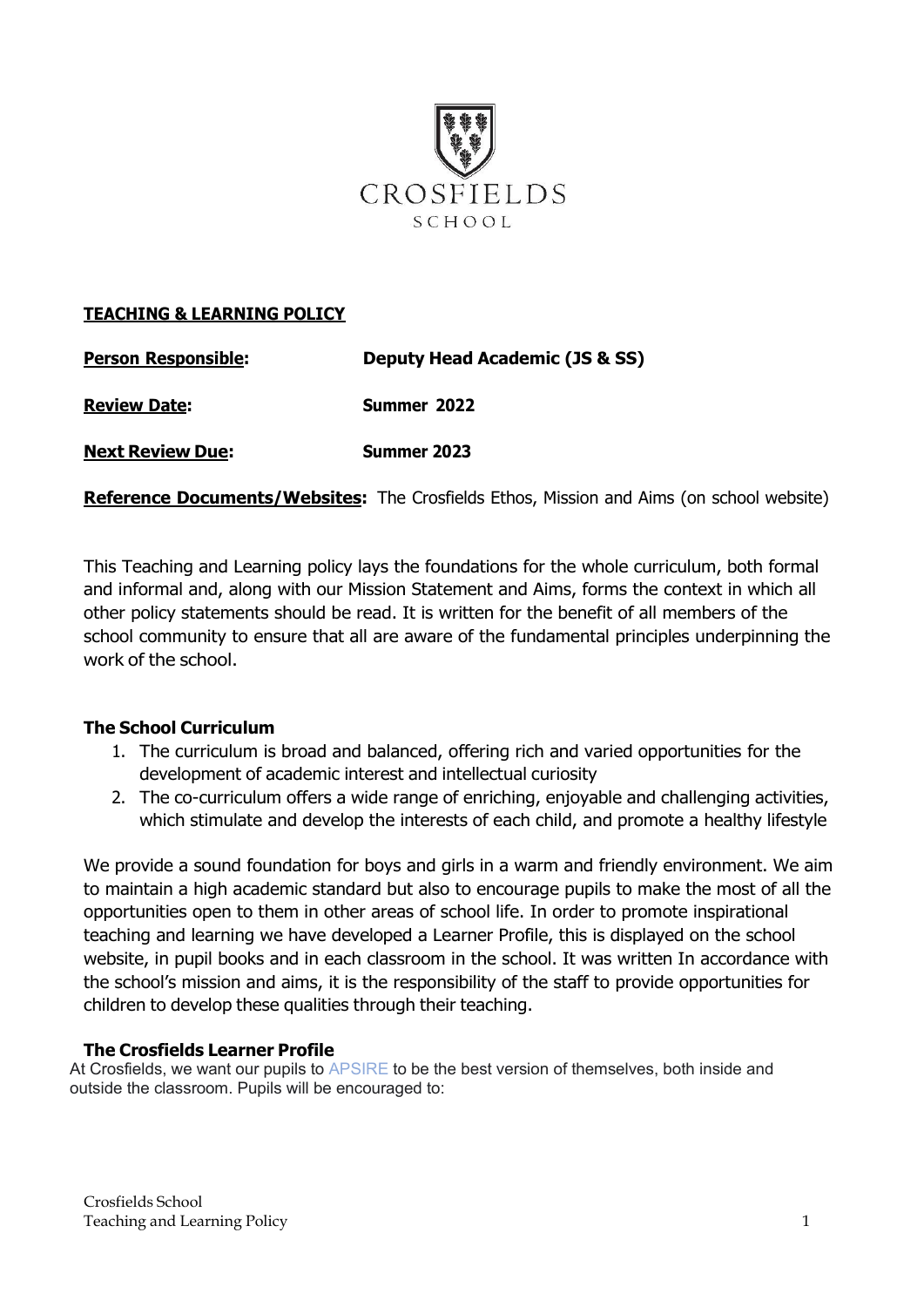**Adapt** - pupils will be encouraged to develop their critical thinking, decision making, and research skills. They will be able to show leadership where appropriate.



**Support** –across all areas of the school pupils will be balanced, non-judgemental, and celebrate diversity. They will communicate, collaborate, and show teamwork.



**Persist** - regardless of whether things are going well or not, pupils will show perseverance, resilience, and determination.



**Inquire** - pupils should question and be curious, probing, and imaginative. They should be adventurous in their approach and be able to work well independently.



**Reflect** - pupils should consider their strengths and weaknesses and work to develop their problem and metacognitive skills.



**Engage** – explore, be enthusiastic, diligent, and involved in learning and all other areas.

# **Effective Teaching**

At Crosfields School we believe that good teaching is when teachers (and other School staff when applicable);

- Form positive relationships with the children in their class and other members of the school community;
- Plan lessons effectively which take children's prior learning and current assessment into account and are appropriately scaffolded in order that the lessons consolidate, build upon and extend learning for all children;
- Insist on high expectations of learning and social behaviours;
- Ensure that effective direction and support is given in order that the children make good progress;
- Demonstrate secure subject and pedagogical knowledge in order to inspire children and build their understanding;
- Develop and maintain safe, secure and inspiring classroom and learning environments;
- Demonstrate effective lesson organisation;
- Effectively assess and monitor children's progress in order that they can extend children's learning both within individual lessons and over time;
- Regularly self-evaluate and collectively review their teaching to ensure that the whole school is a learning organisation;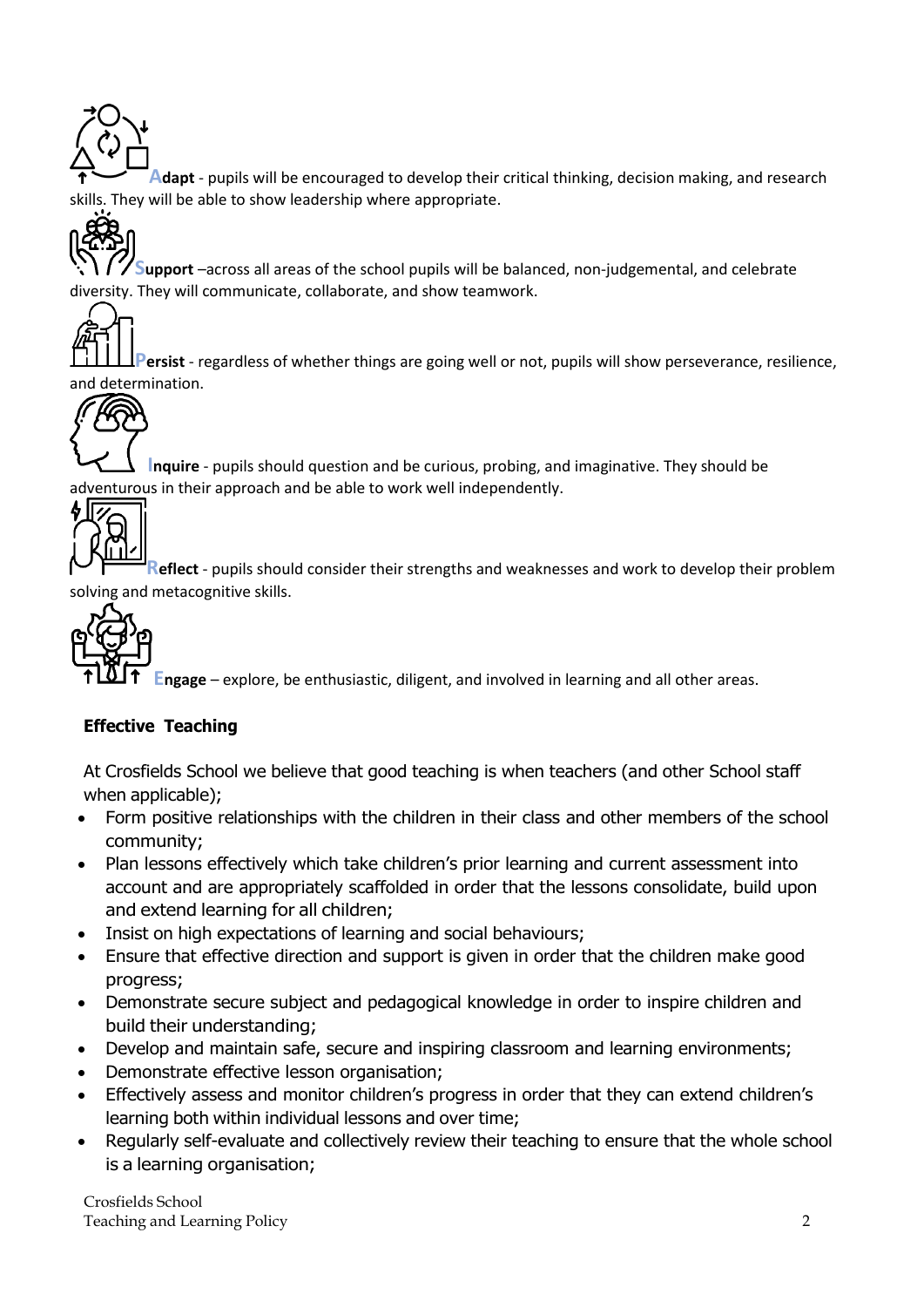- Use resources effectively, including other adults, to support children's learning;
- Use technology effectively in order to support children's learning;
- Use questioning effectively to gauge and extend children's skills, knowledge and understanding;
- Are reflective regarding their professional practice and the overall provision the School offers;
- Continue to develop in their roles through high quality support, guidance and on-going training.

## **Effective Learning**

At Crosfields School we believe that children learn best when:

- They are encouraged to form positive relationships with their teacher, peers and other members of the school community;
- They are happy, secure, confident and valued for their individuality;
- They develop a Growth mindset, enjoy challenges and learn from their mistakes;
- They are happy, secure, confident and valued for their individuality;
- They are actively involved in their learning at an appropriate level to match their learning needs;
- They are encouraged to become increasingly autonomous learners;
- They are appropriately challenged with learning experiences that are relevant to their lives and interests and are inspiring, motivating and engaging;